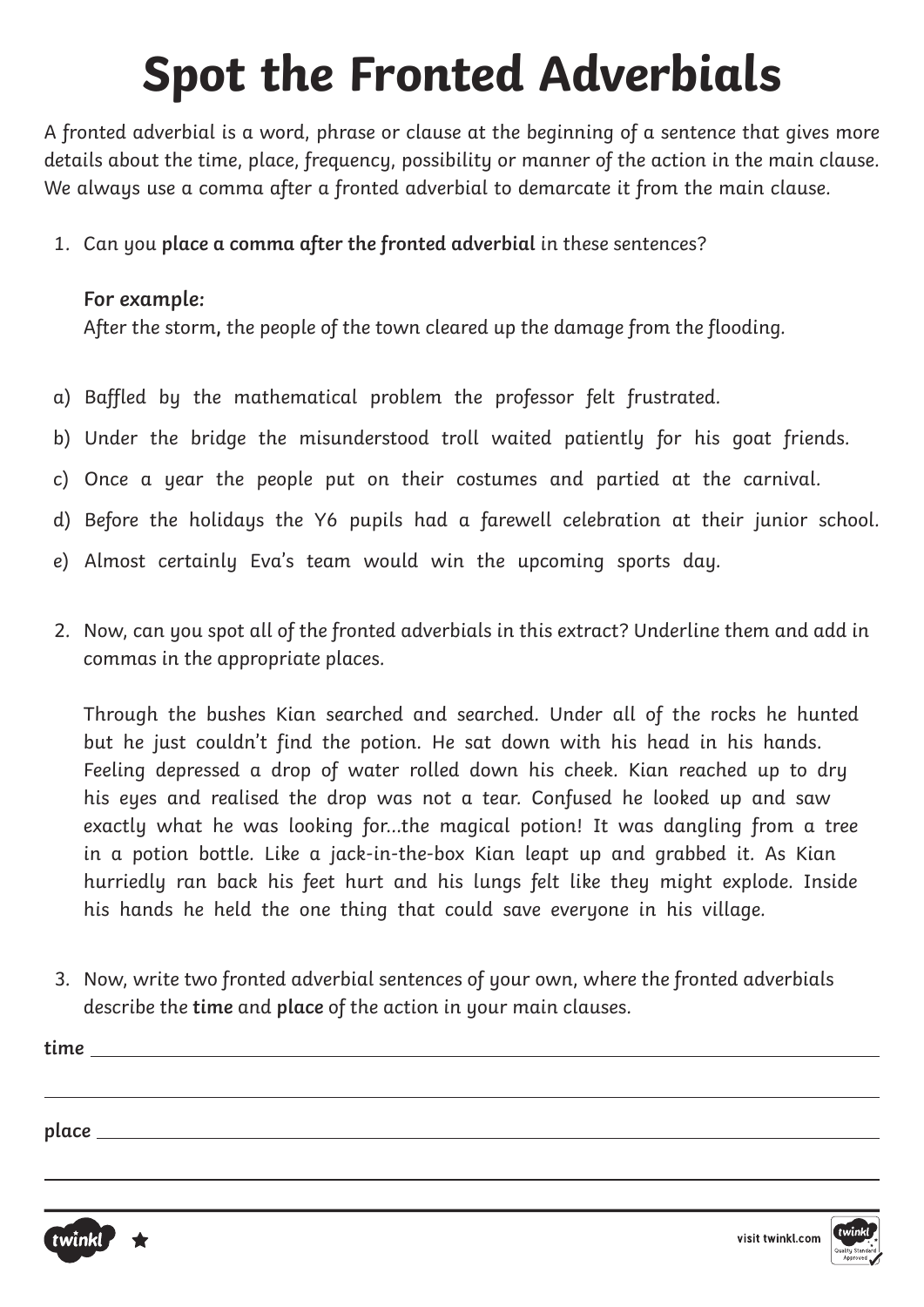#### Spot the Fronted Adverbials **Answers**

- 1. Can you place a comma after the fronted adverbial in these sentences?
- a) Baffled by the mathematical problem**,** the professor felt frustrated.
- b) Under the bridge**,** the misunderstood troll waited patiently for his goat friends.
- c) Once a year**,** the people put on their costumes and partied at the carnival.
- d) Before the holidays**,** the Y6 pupils had a farewell celebration at their junior school.
- e) Almost certainly**,** Eva's team would win the upcoming sports day.
- 2. Now, can you spot all of the fronted adverbials in this extract? Underline them and add in commas in the appropriate places.

**Through the bushes,** Kian searched and searched. **Under all of the rocks,** he hunted but he just couldn't find the potion. He sat down with his head in his hands. **Feeling depressed,** a drop of water rolled down his cheek. Kian reached up to dry his eyes and realised the drop was not a tear. **Confused,** he looked up and saw exactly what he was looking for…the magical potion! It was dangling from a tree in a potion bottle. **Like a jack-in-the-box,** Kian leapt up and grabbed it. **As Kian hurriedly ran back,** his feet hurt and his lungs felt like they might explode. **Inside his hands,** he held the one thing that could save everyone in his village.

3. Now, write five fronted adverbial sentences of your own, where the fronted adverbials describe the **time**, **place**, **frequency**, **possibility** or **manner** of the action in your main clauses.

**Various answers possible.**



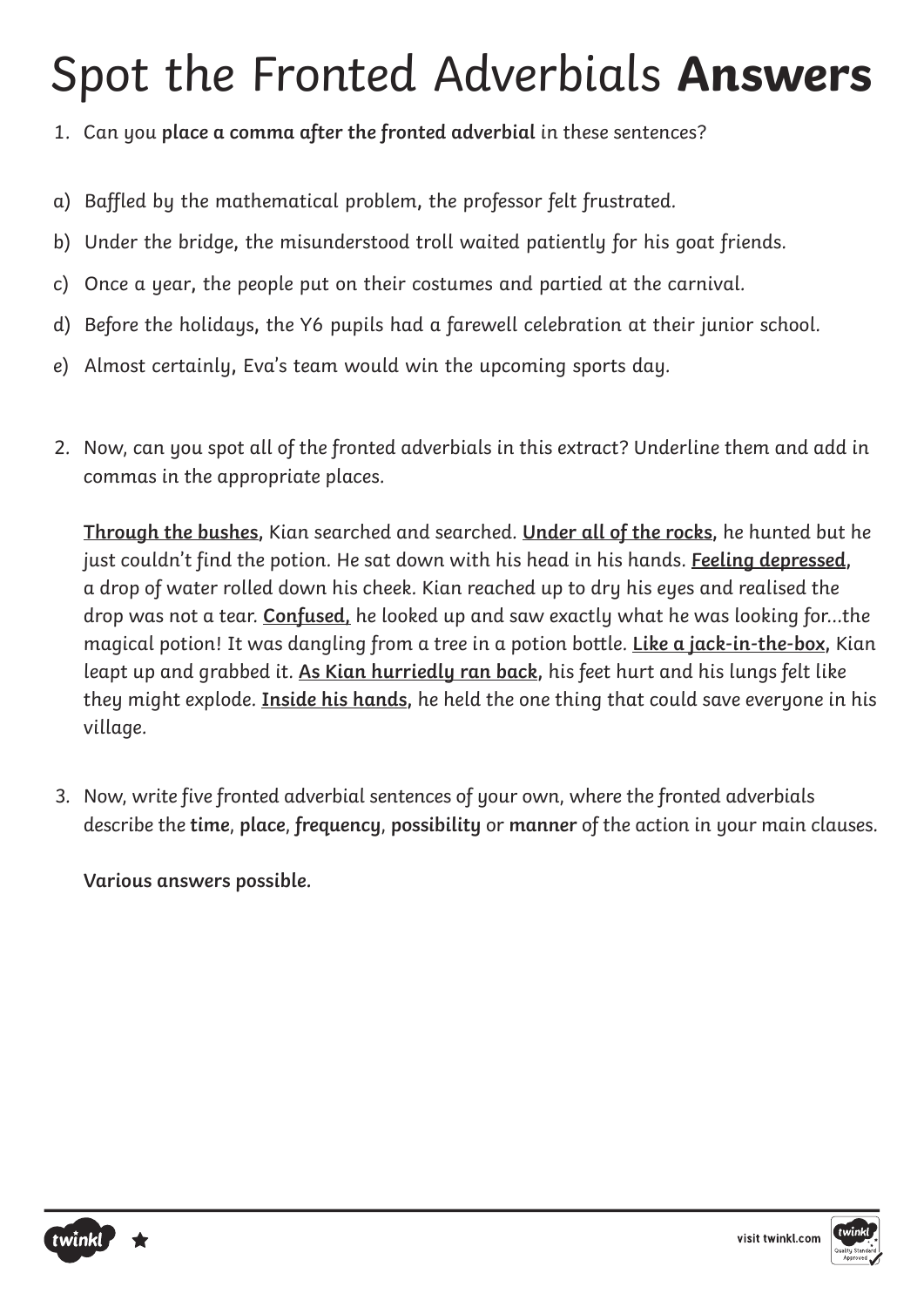A fronted adverbial is a word, phrase or clause at the beginning of a sentence that gives more details about the time, place, frequency, possibility or manner of the action in the main clause. We always use a comma after a fronted adverbial to demarcate it from the main clause.

1. Can you **place a comma after the fronted adverbial** in these sentences? In each of the boxes, decide whether the fronted adverbial adds more detail about the **time**, **place**, **frequency**, **possibility** or **manner** of the action in the main clause.

**For example:** After the storm**,** the people of the town cleared up the damage from the flooding.

- a) Baffled by the mathematical problem the professor felt frustrated.
- b) Under the bridge the misunderstood troll waited patiently for his goat friends.
- c) Once a year the people put on their costumes and partied at the carnival.
- d) Before the holidays the Y6 pupils had a farewell celebration at their junior school.
- e) Almost certainly Eva's team would win the upcoming sports day.
- 2. Now, can you spot all of the fronted adverbials in this extract? Underline them and add in commas in the appropriate places.

Searching frantically Kian hoped it wasn't too late to save his people. Through the bushes Kian searched and searched. Under rocks and inside caves he scoured although he just couldn't find the ever-life potion. He sat down with his head in his hands. Depressed and disheartened a drop of water rolled down his cheek. Kian reached up to dry his eyes and realised the drop was not a tear. Feeling utterly confused he looked up and saw exactly what he was looking for…the ever-life potion! It was dangling from a tree in a potion bottle tied with a golden ribbon. Like a jack-in-the-box Kian leapt up and grabbed the bottle. As Kian hurriedly ran back his feet hurt and his lungs felt like they might explode. Inside his hands, he held the one thing that could save everyone in his village.



| vink             |  |
|------------------|--|
| Quality Standard |  |
| Approved         |  |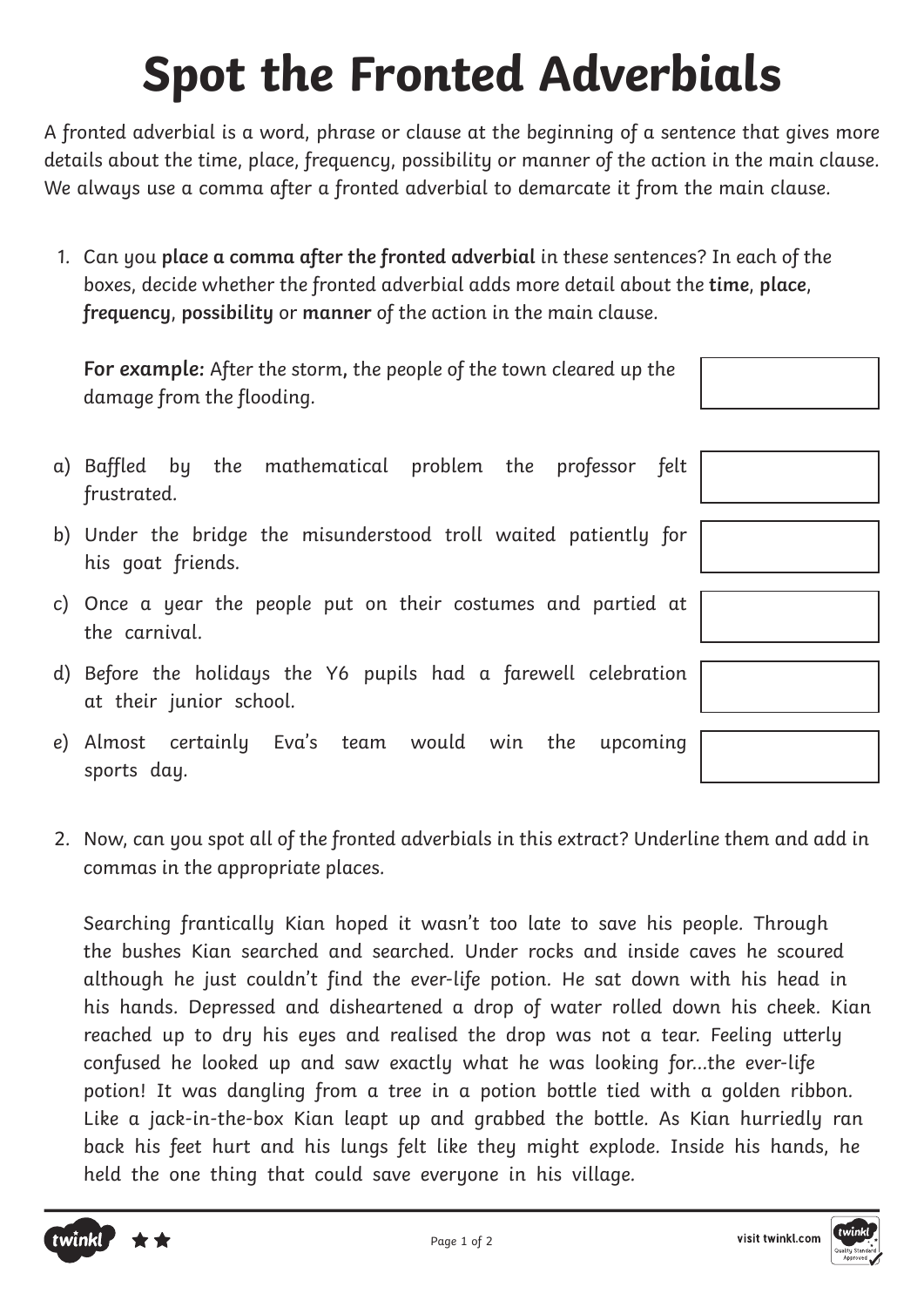3. Now, write five fronted adverbial sentences of your own, where the fronted adverbials describe the **time**, **place**, **frequency**, **possibility** or **manner** of the action in your main clauses.

| ,我们也不能会有一个人的事情。""我们的人,我们也不能会有一个人的人,我们也不能会有一个人的人,我们也不能会有一个人的人,我们也不能会有一个人的人,我们也不能会                                      |                 |
|-----------------------------------------------------------------------------------------------------------------------|-----------------|
| <u> 1989 - Johann Stoff, die Stoff von Berling von Berling von Berling von Berling von Berling von Berling von Be</u> |                 |
|                                                                                                                       |                 |
|                                                                                                                       |                 |
|                                                                                                                       |                 |
|                                                                                                                       | $\bigodot$<br>╱ |



twinkl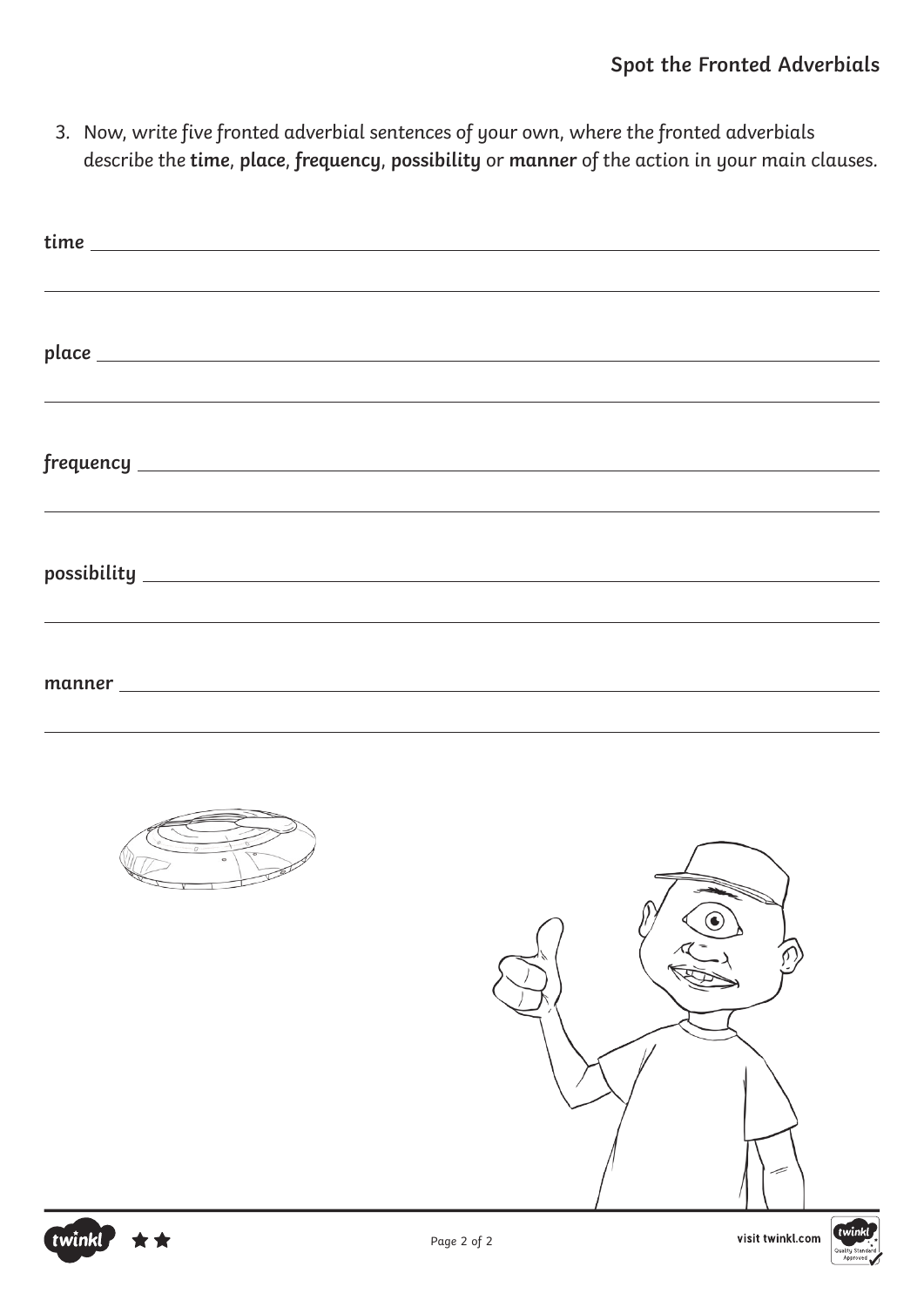## Spot the Fronted Adverbials **Answers**

1. Can you **place a comma after the fronted adverbial** in these sentences? In each of the boxes, decide whether the fronted adverbial adds more detail about the **time**, **place**, **frequency**, **possibility** or **manner** of the action in the main clause.

|    | a) Baffled by the mathematical problem, the professor felt frustrated.        | manner      |
|----|-------------------------------------------------------------------------------|-------------|
| b) | Under the bridge, the misunderstood troll waited patiently for his goat       | place       |
|    | friends.                                                                      |             |
|    | c) Once a year, the people put on their costumes and partied at the carnival. | frequency   |
|    |                                                                               |             |
| d) | Before the holidays, the Y6 pupils had a farewell celebration at their        | time        |
|    | junior school.                                                                |             |
|    | e) Almost certainly, Eva's team would win the upcoming sports day.            | possibility |

2. Now, can you spot all of the fronted adverbials in this extract? Underline them and add in commas in the appropriate places.

**Searching frantically,** Kian hoped it wasn't too late to save his people. **Through the bushes,** Kian searched and searched. **Under rocks and inside caves,** he scoured although he just couldn't find the ever-life potion. He sat down with his head in his hands. **Depressed and disheartened,** a drop of water rolled down his cheek. Kian reached up to dry his eyes and realised the drop was not a tear. **Feeling utterly confused,** he looked up and saw exactly what he was looking for…the ever-life potion! It was dangling from a tree in a potion bottle tied with a golden ribbon. **Like a jack-in-the-box,** Kian leapt up and grabbed the bottle. **As Kian hurriedly ran back,** his feet hurt and his lungs felt like they might explode. **Inside his hands,** he held the one thing that could save everyone in his village.

3. Now, write five fronted adverbial sentences of your own, where the fronted adverbials describe the **time**, **place**, **frequency**, **possibility** or **manner** of the action in your main clauses.

**Various answers possible.**

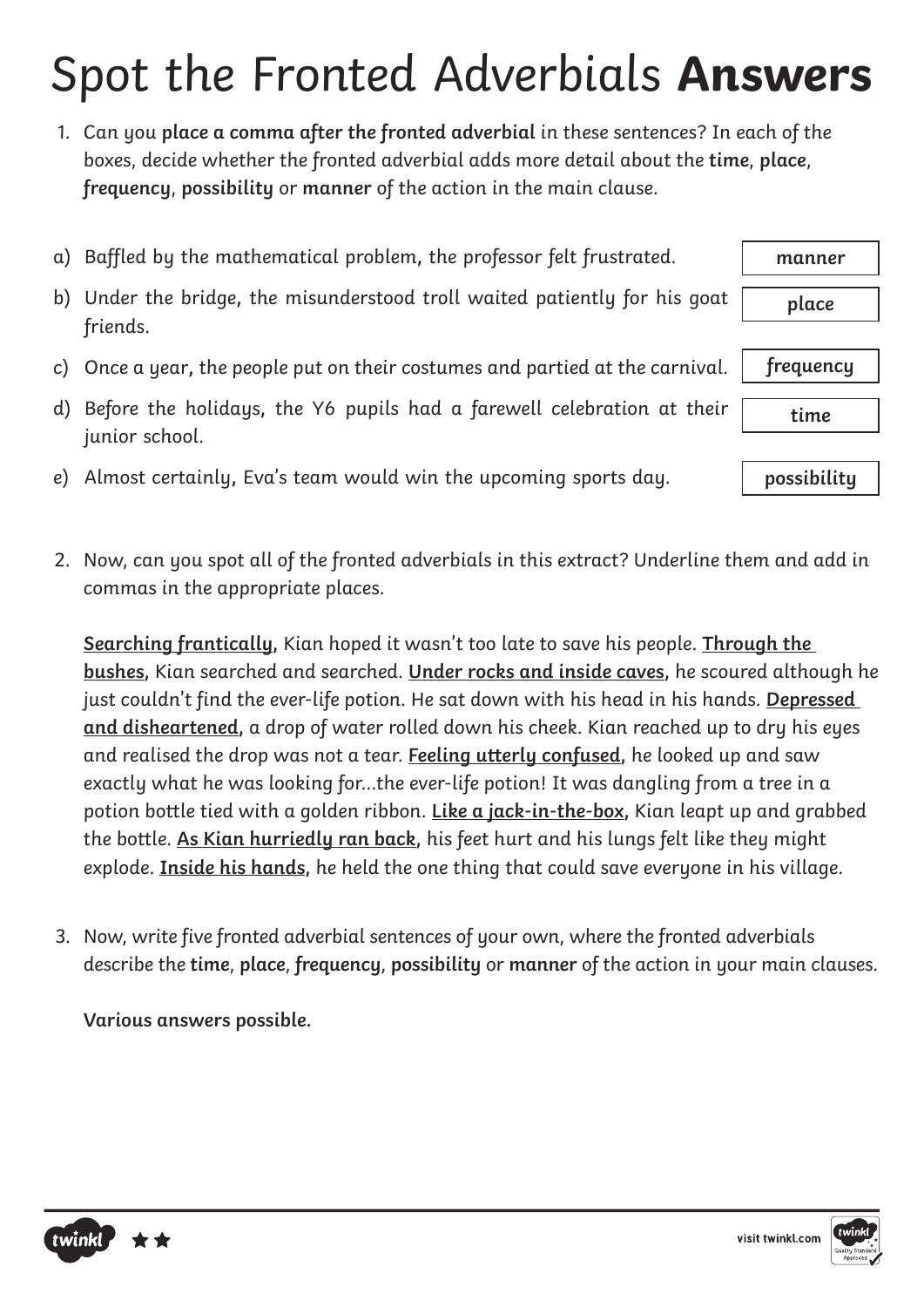A fronted adverbial is a word, phrase or clause at the beginning of a sentence that gives more details about the time, place, frequency, possibility or manner of the action in the main clause. We always use a comma after a fronted adverbial to demarcate it from the main clause.

1. Match up the fronted adverbials with the correct main clause making sure you add in the correct punctuation including a comma in the correct place. In the box, write what the fronted adverbial is describing.



2. Now, can you spot all of the fronted adverbials in this extract? Underline them and add in commas in the appropriate places. Then, write a list of what the fronted adverbials are describing in the correct order.

For days now Kian had been praying there was still hope to save his people. Through the bushes Kian searched and searched. Under rocks and inside caves he scoured although he just couldn't find the ever-life potion. With his head in his hands he sat down. Depressed and disheartened a drop of water rolled down his cheek. Reaching up to dry his eyes he

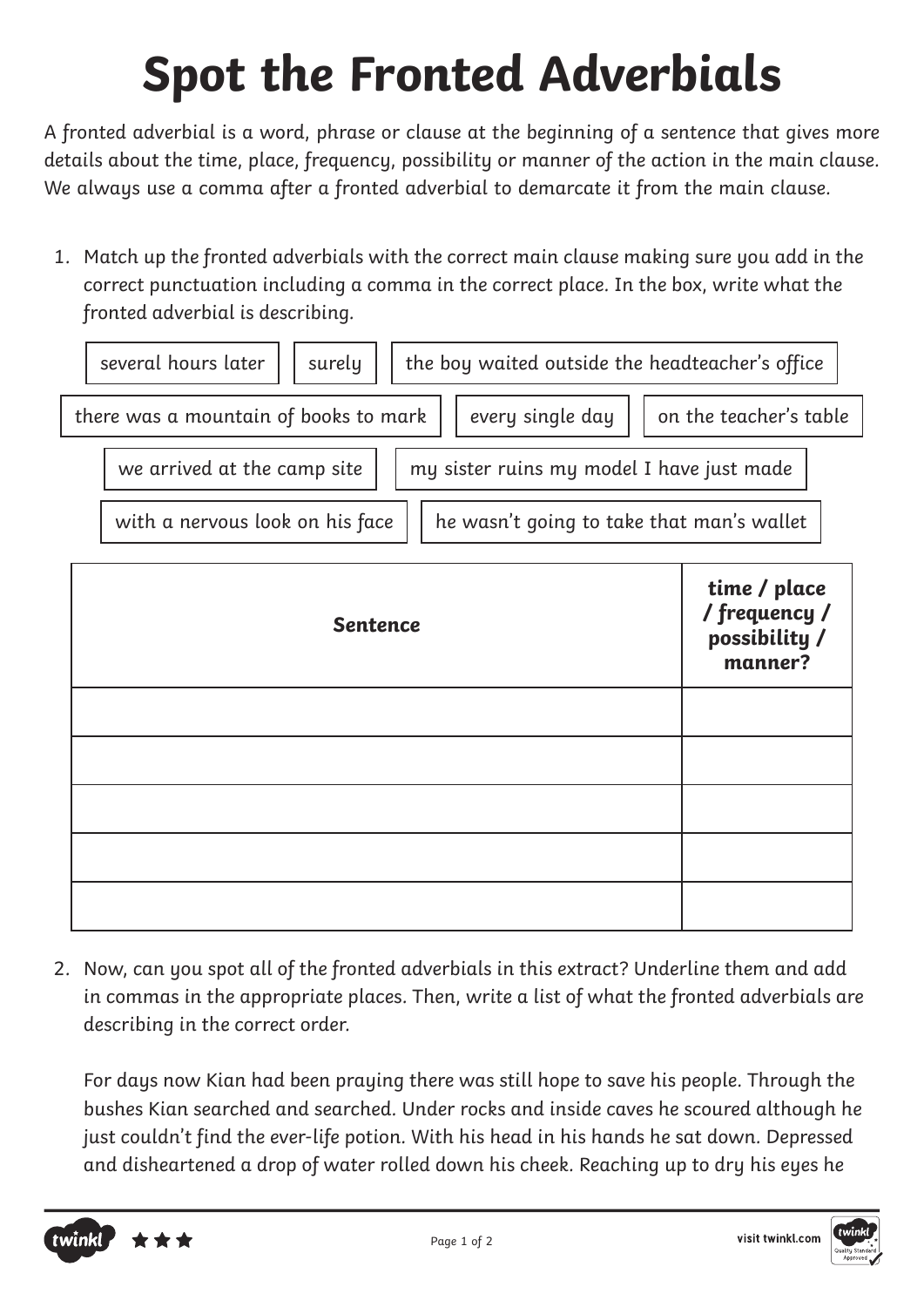realised the drop was not a tear. Feeling utterly confused he looked up and saw exactly what he was looking for…the ever-life potion! It was dangling from a tree in a potion bottle tied with a golden ribbon. Without delay Kian leapt up and grabbed the bottle. As Kian hurriedly ran back his feet hurt and his lungs felt like they might explode. Inside his hands he held the one thing that could save everyone in his village. Within a few minutes Kian was nearly at the village excited to tell everyone what he had found. Knowing what this could do to the villagers a small smile began to creep across Kian's face.

3. Now, write five fronted adverbial sentences of your own, where the fronted adverbials describe the **time**, **place**, **frequency**, **possibility** or **manner** of the action in your main clauses.

| Time        |  |  |
|-------------|--|--|
|             |  |  |
| Place       |  |  |
|             |  |  |
| Frequency   |  |  |
|             |  |  |
| Possibility |  |  |
|             |  |  |
| Manner      |  |  |
|             |  |  |



visit twinkl.com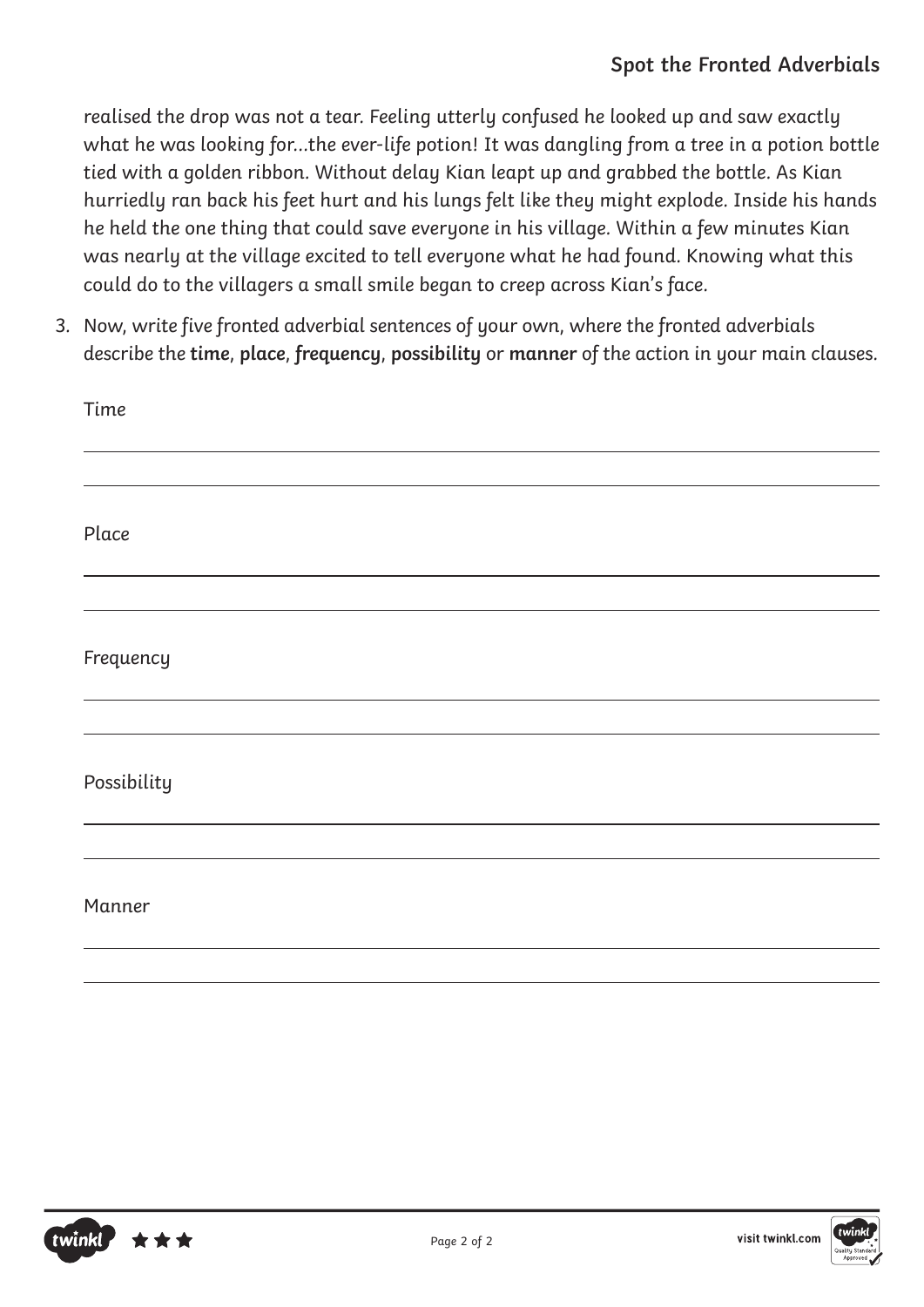# Spot the Fronted Adverbials **Answers**

1. Match up the fronted adverbials with the correct main clause making sure you add in the correct punctuation including a comma in the correct place. In the box, write what the fronted adverbial is describing.

| <b>Sentence</b>                                                                      | time / place<br>/ frequency /<br>possibility /<br>manner? |
|--------------------------------------------------------------------------------------|-----------------------------------------------------------|
| <b>Several hours later, we arrived at the camp site.</b>                             |                                                           |
| With a nervous look on his face, the boy waited outside the<br>headteacher's office. |                                                           |
| Surely, he wasn't going to take that man's wallet.                                   |                                                           |
| Every single day, my sister ruins my model I have just made.                         |                                                           |
| <b>On</b> the teacher's table, there was a mountain of books to mark.                |                                                           |

2. Now, can you spot all of the fronted adverbials in this extract? Underline them and add in commas in the appropriate places. Then, write a list of what the fronted adverbials are describing in the correct order.

For days now**,** Kian had been praying there was still hope to save his people. Through the bushes**,** Kian searched and searched. Under rocks and inside caves**,** he scoured although he just couldn't find the ever-life potion. With his head in his hands**,** he sat down. Depressed and disheartened**,** a drop of water rolled down his cheek. Reaching up to dry his eyes**,** he realised the drop was not a tear. Feeling utterly confused**,** he looked up and saw exactly what he was looking for…the ever-life potion! It was dangling from a tree in a potion bottle tied with a golden ribbon. Without delay**,** Kian leapt up and grabbed the bottle. As Kian hurriedly ran back**,** his feet hurt and his lungs felt like they might explode. Inside his hands**,** he held the one thing that could save everyone in his village. Within a few minutes**,** Kian was nearly at the village excited to tell everyone what he had found. Knowing what this could do to the villagers**,** a small smile began to creep across Kian's face.

| trequency | place | place  | manner | manner | manner      |
|-----------|-------|--------|--------|--------|-------------|
| manner    | time  | manner | place  | tıme   | possibility |